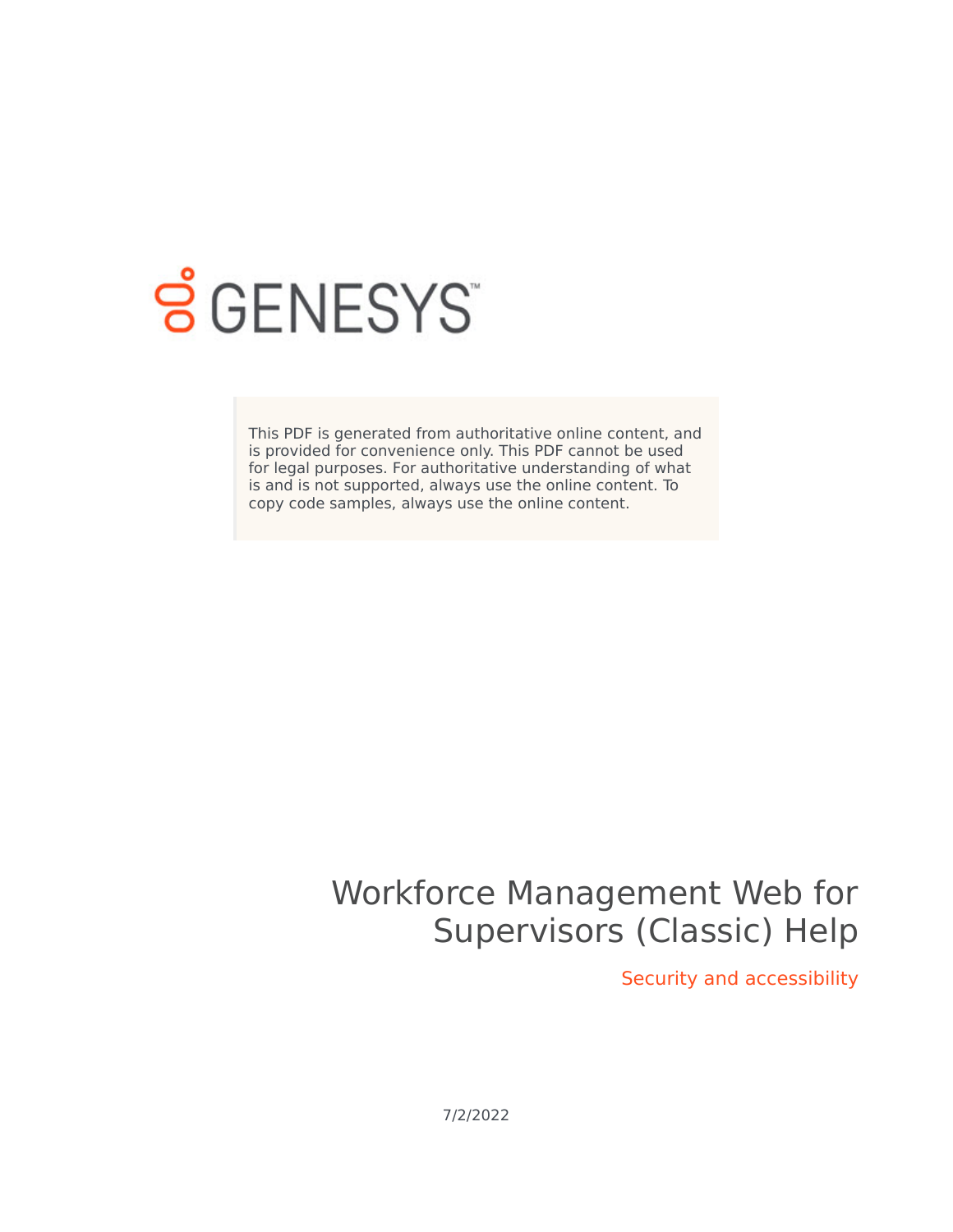# Contents

- 1 [Security features](#page-2-0)
- 2 [Accessibility](#page-2-1)
	- 2.1 [Screen Reader support](#page-2-2)